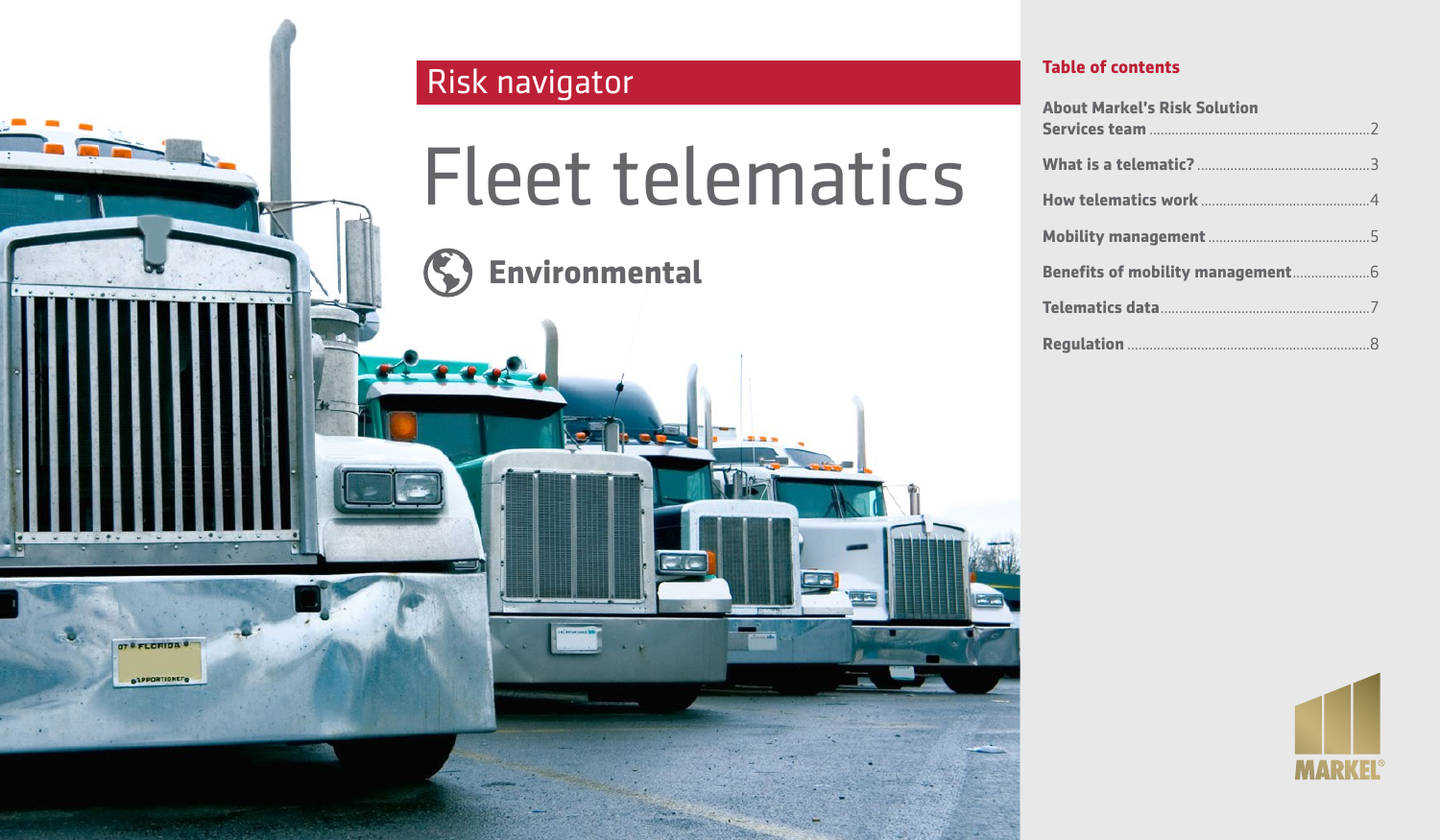#### **About Markel's Risk Solution Services team**

**Risk Solution Services** provides technical insight related to existing and potential insured risk at Markel. The team partners with our customers, claims, and underwriters to educate on both current and future risk trends and supports our clients with a comprehensive offering of risk management solutions.

We do this by engaging with clients, underwriting, and claims teams.

E-mail our team at [risksolutions@markel.com](mailto:risksolutions@markel.com).



This document is intended for general information purposes only, and should not be construed as advice or opinions on any specific facts or circumstances. The content of this document is made available on an "as is" basis, without warranty of any kind. This document can't be assumed to contain every acceptable safety and compliance procedures or that additional procedures might not be appropriate under the circumstances. Markel does not guarantee that this information is or can be relied on for compliance with any law or regulation, assurance against preventable losses, or freedom from legal liability. This publication is not intended to be legal, underwriting, or any other type of professional advice. Persons requiring advice should consult an independent adviser. Markel does not guarantee any particular outcome and makes no commitment to update any information herein, or remove any items that are no longer accurate or complete. Furthermore, Markel does not assume any liability to any person or organization for loss of damage caused by or resulting from any reliance placed on that content.

\*Markel Specialty is a business division of Markel Service, Incorporated, the underwriting manager for the Markel affiliated insurance companies.

© 2020 Markel Service, Incorporated. All rights reserved.

Page 2 of 8

| <b>About Markel's Risk Solution</b> |  |
|-------------------------------------|--|
|                                     |  |
|                                     |  |
|                                     |  |
|                                     |  |
|                                     |  |
|                                     |  |

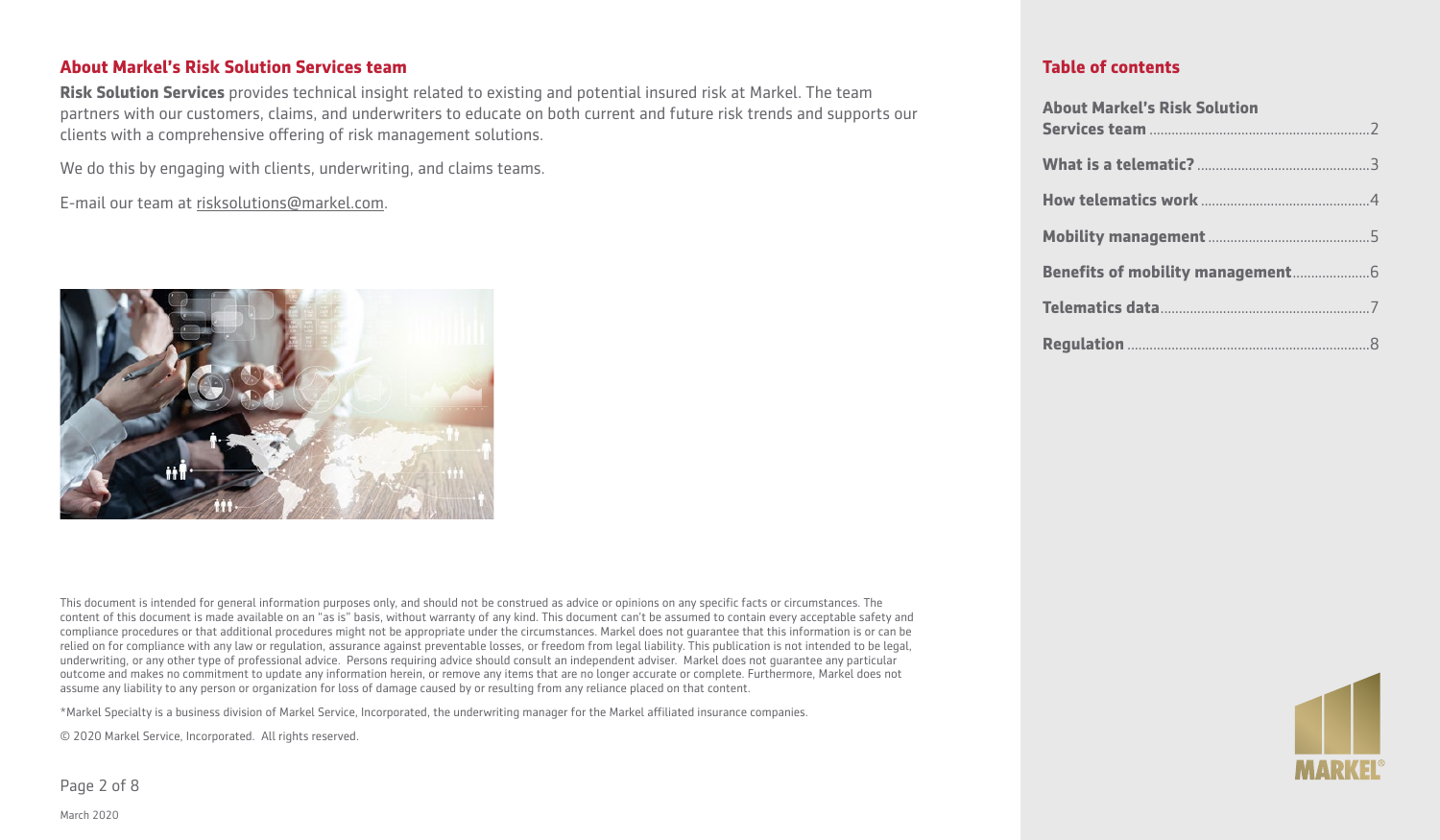#### **What is a telematic?**

A telematic (aka telemetic) or connected fleet is one which utilizes the science and technology of automatic measurement and transmission of data by wire, radio, or other means from remote sources such as vehicles to receiving stations for recording and analysis in "real time." It is a term coined by the combination of the terms telecommunications and informatics. The global "commercial" telematics market is expected to reach \$49.12b by 2020 at an estimated CAGR of 18.4% while the total global telematics market is expected to reach \$140b by 2022 for all and multiple use growing at a CAGR of 28.5%. The advantages of telematics in vehicles to the insurance sector is it allows estimation of accident damages more accurately, reduce fraud claims, attract low-risk drivers, and reduces cost of claims.

Telematics has the following general operational constituents:

- GPS satellite
- Connected vehicle
- Cellular network
- Telematics service provider (TSP)
- Customer/insured/fleet



#### **Table of contents**

| <b>About Markel's Risk Solution</b> |  |
|-------------------------------------|--|
|                                     |  |
|                                     |  |
|                                     |  |
|                                     |  |
|                                     |  |
|                                     |  |



Page 3 of 8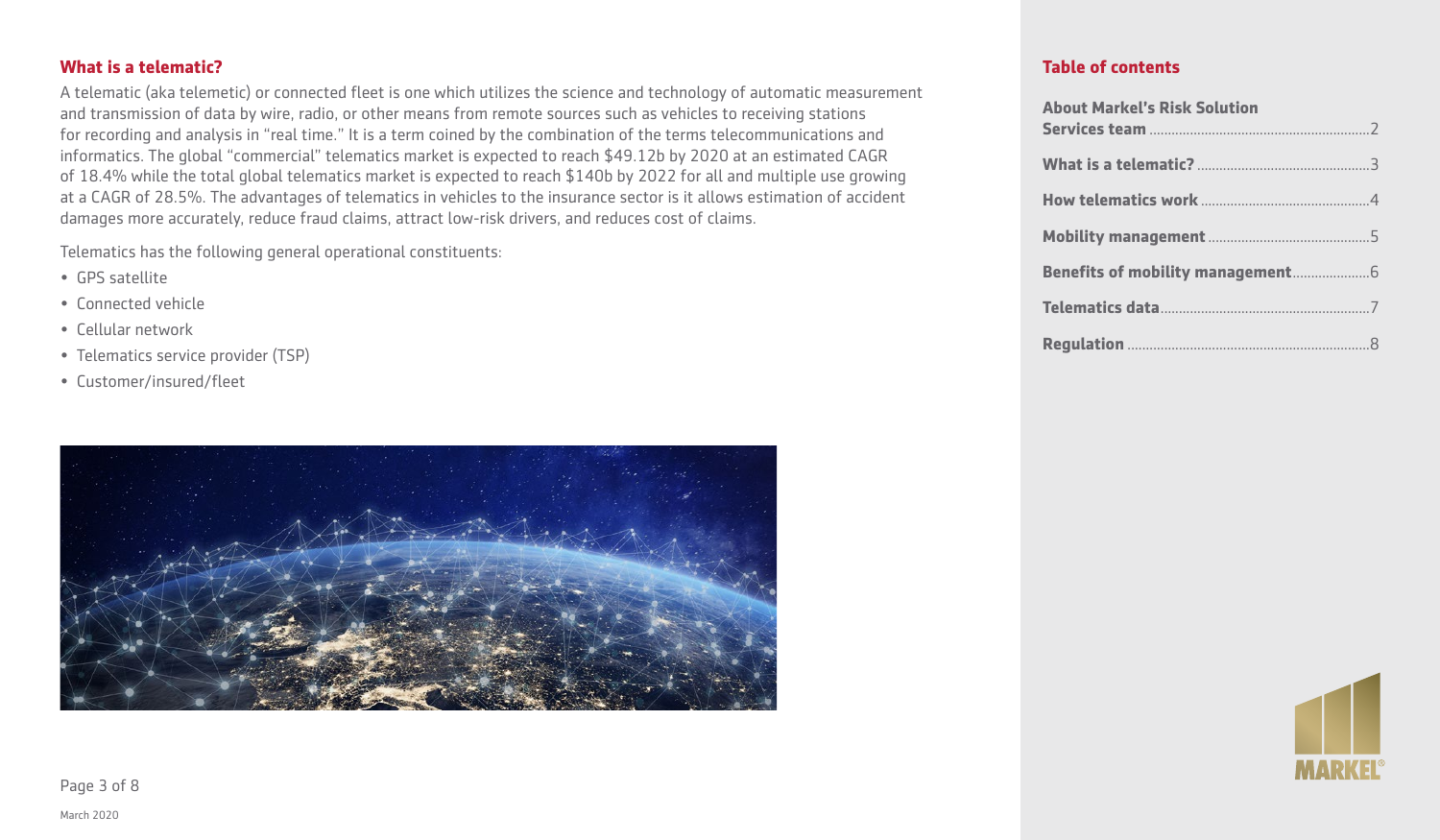#### **How telematics work**

- The GPS satellite obtains the location information.
- The connected vehicle transmits time, location and vehicle information using cellular technology.
- The cellular network connects the connected vehicle to the telematics service provider.
- The telematics service provider gathers and stores the vehicle information to create telematics-based services.
- The customer/insured/fleet utilizes software (usually in a regional or central operations center) to manage the fleet for productivity, savings, and safety gains.

The internet has made connectivity applicable to any vehicle. Various technology platforms may be utilized for telematics and can include smart phone apps, apps tethered to on-board diagnostics, self-installed on-board diagnostics devices, aftermarket hardwired professionally-installed devices and currently more often original equipment manufacturer (OEM) built-in solutions. Basically, however, telematics is segmented into OEMs and aftermarket. Aftermarket presently controls the majority of the market but is expected to be overtaken in 2019 or 2020 by OEMs. The types of commercial telematics by market for OEMs are embedded and hybrid; for aftermarket embedded and portable. Leading end-users are still transportation and logistics operations. Key telematics organizations include: Verizon, Harman, TomTom, AT&T, Vodafone Group, Ford, BMW, Telefonica, MiX Telematics, and Trimble Navigation Ltd.



#### **Table of contents**

| <b>About Markel's Risk Solution</b> |  |
|-------------------------------------|--|
|                                     |  |
|                                     |  |
|                                     |  |
|                                     |  |
|                                     |  |
|                                     |  |



Page 4 of 8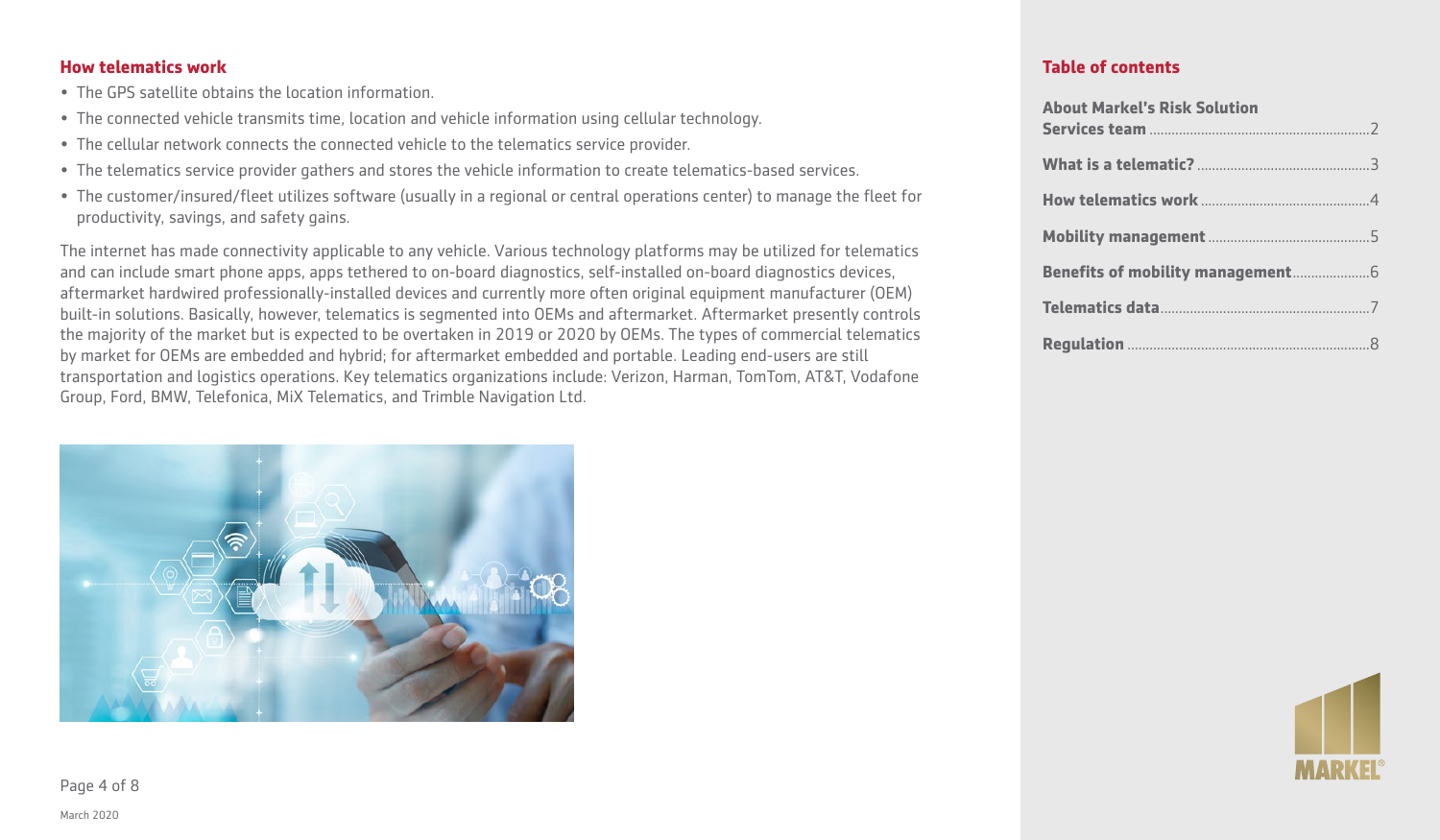#### **Mobility management**

Most industries have adopted or are currently adopting telematics to some extent including delivery, construction, government, utilities, and service. However, for the most part the larger the fleet the more receptive management is to adoption of telematics. With respect to fleet, transportation and service; companies are looking at "connected fleet" strategies that utilize multiple mobility types. Data is pulled from vehicles, from people (drivers and support staff), as well as other technical assets and software. Using sophisticated analytical software, better control, planning, and efficiency are starting to define new business models, scheduling, routing, and safer operations.

Management of fleets or "mobility management" then becomes a means of assessing the use of a fleet of vehicles in a safe, efficient way to maximize quality, efficiency, and profitability while reducing the potential for losses and injuries. Oftentimes with proper mobility management, transportation and logistics entities have found greater efficiency and areas of expansion to generate additional business opportunities.

| <b>About Markel's Risk Solution</b> |  |
|-------------------------------------|--|
|                                     |  |
|                                     |  |
|                                     |  |
|                                     |  |
|                                     |  |
|                                     |  |



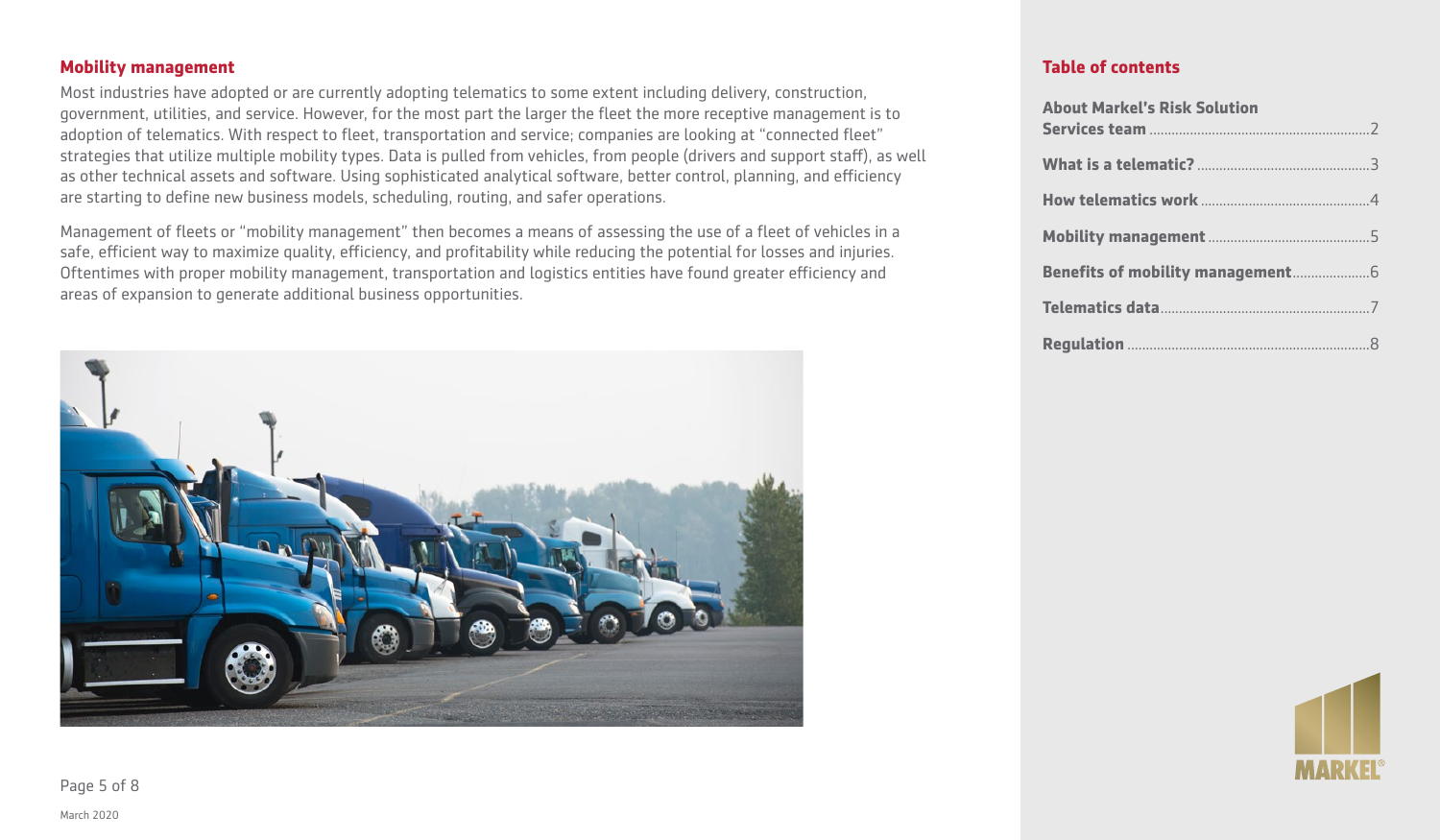#### **Benefits of mobility management**

While mobility management can greatly assist in fleet efficiencies and loss prevention, it also serves to help educate operations and support staffs on what options are available and strategize on what are the best business and operational approaches for their respective fleets. Typically, a customer places a high degree of importance on materials arriving on time especially in just in time (JIT)-type scenarios as planning and knowing where materials are during the transportation phase directly affect operations, productivity, and profits. A fleet operation being able to effectively plan for shipments based on mobility management can accurately schedule fleet operations, and in doing so, drivers and operations feel less stressed, less fatigued, and are able to provide quality service with a high level of safety and associated reduction in losses.

Mobility management uses real time tools to effectively analyze ahead of time efficient transportation scheduling for location, typical traffic at different times of the day (school buses on a school day, etc.) to facilitate on-time delivery of goods and services without the need to "push" drivers beyond safe operating parameters.



#### **Table of contents**

| <b>About Markel's Risk Solution</b> |
|-------------------------------------|
|                                     |
|                                     |
|                                     |
|                                     |
|                                     |
|                                     |



Page 6 of 8

March 2020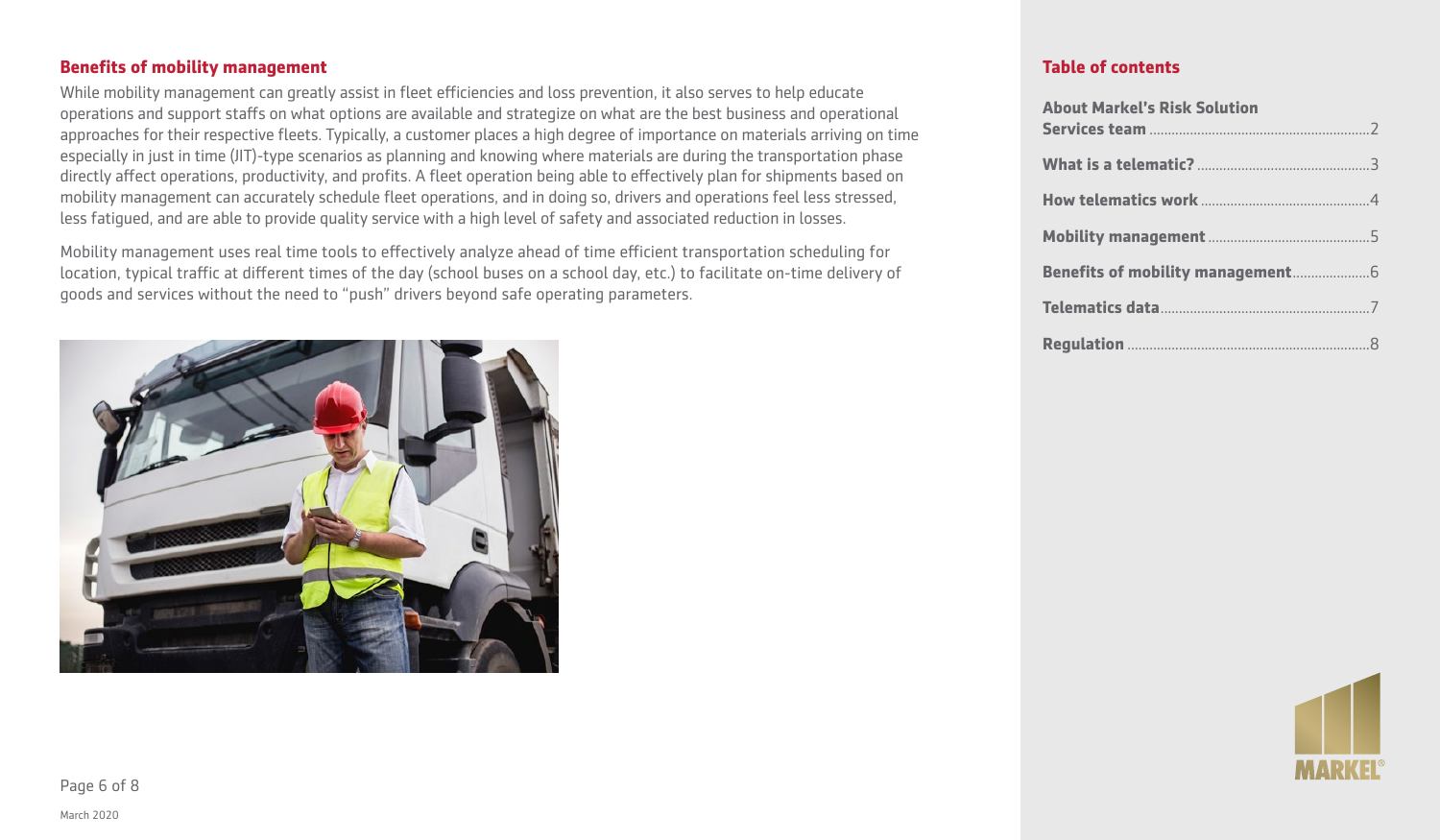# **Telematics data**

Utilization of telematics generally falls into the following categories. All or some portions may be found in most telematics systems.

- Fleet management
- Driver performance
- Fuel utilization
- Location of vehicles
- Security of vehicles
- Aggressive events

Telematics data helps mobility management develop into the "connected fleet." To be successful, there are requirements to make mobility management (transportation exposure) a success:

- All employees regardless of department need to be trained on how to use the various telematic tools.
- Telematics training needs to include how these tools benefit the organization and its employees.
- All employees and management who will use the data must understand the appropriate manipulation of the data into "information" and be appropriately trained to this end.
- The concepts and ideas behind telematics are what has led to advancements in creating the "connected fleet." It is not atypical for management to meet a driver face-to-face every day. Long haul drivers may not be seen for weeks if at all. However, now with the connected fleet, management can use sophisticated management software to effectively ride with a driver and monitor performance.

| <b>About Markel's Risk Solution</b> |
|-------------------------------------|
|                                     |
|                                     |
|                                     |
|                                     |
|                                     |
|                                     |
|                                     |